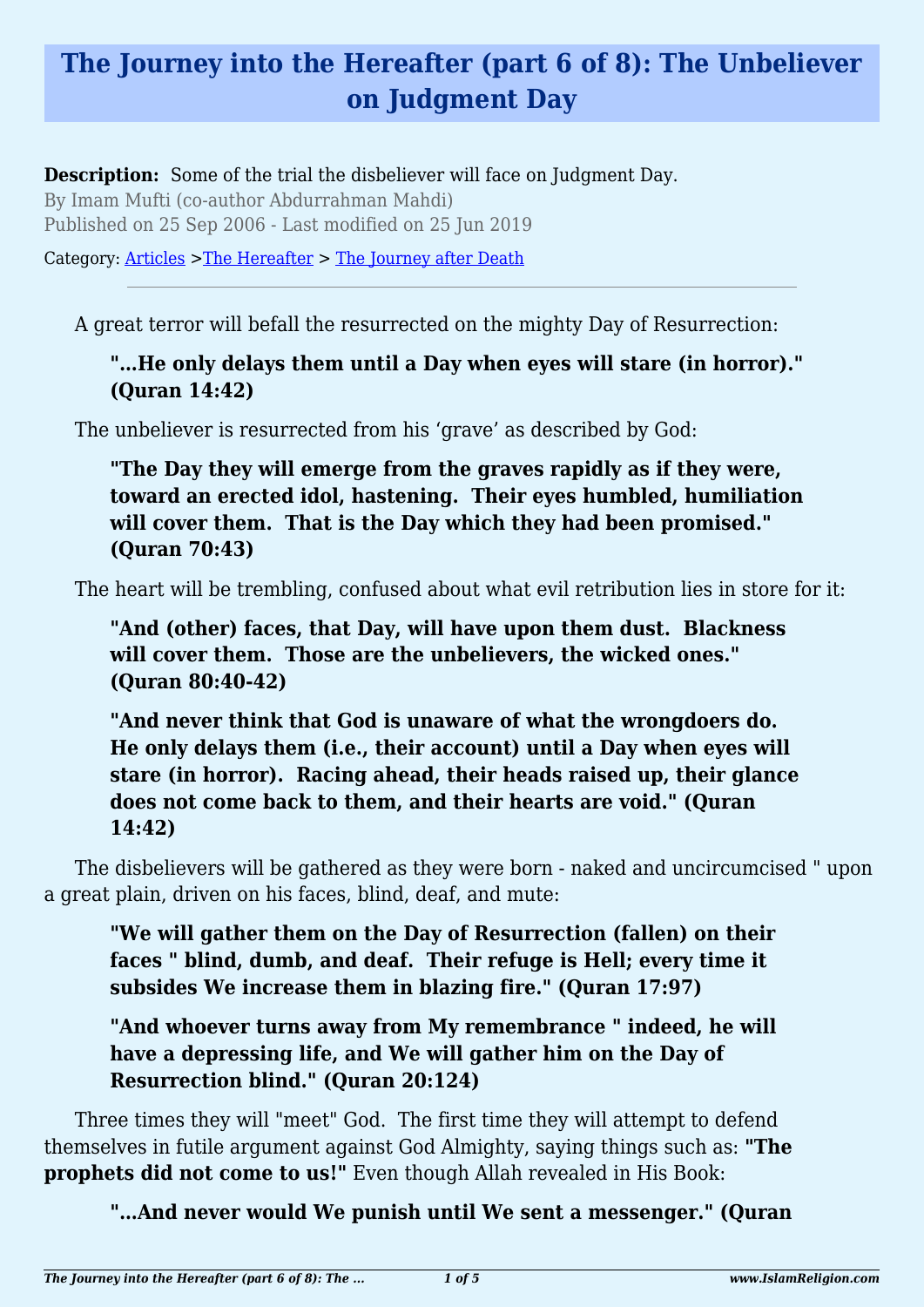**17:15)**

#### **"…Lest you say: 'There came unto us no bringer of glad tidings and no warner….'" (Quran 5:19)**

The second time, they will present their excuses while acknowledging their guilt. Even the devils will try to excuse themselves from their crimes of leading men astray:

#### **"His (man's) personal demon will say: 'Our Lord! I did not push him to transgress. Rather, he was himself in error, far astray.'" (Quran 50:27)**

But God, Most High and Just, will not be fooled. He will say:

## **"Dispute not in front of me. I have already advanced before you the threat. The sentence that comes from Me cannot be changed. And I am not unjust (in the least) to the slaves." (Quran 50:28-29)**

<span id="page-1-0"></span>The third time the wicked soul will meet its Maker to receive its Book of Deed[s\[1\],](#page-3-0) a record omitting nothing.

## **"And the record [of deeds] will be placed [open], and you will see the criminals fearful of that within it, and they will say: 'Oh, woe to us! What is this book that leaves nothing small or great except that it has enumerated it?' And they will find what they did present [before them]. And your Lord does not do injustice to anyone." (Quran 18:49)**

Upon receiving their records, the wicked ones will be rebuked in front of the whole of mankind.

## **"And they will be presented before your Lord in rows, (and He will say), 'You have certainly come to Us, just as We created you the first time.' But you claimed that We would never have an appointment!" (Quran 18:48)**

<span id="page-1-2"></span><span id="page-1-1"></span>The Prophet Muhammad said: **"These are the ones who did not believe in God!"**[\[2\]](#page-3-1) And it is these whom God will question regarding the blessings they took for granted. Each one will be asked: **'Did you think We would meet?'** And as each one will answer: **'No!'** God will tell him: **'I will forget about you as you forgot Me!'**[\[3\]](#page-3-2) Then, as the disbeliever will attempt to lie his way out, God will seal his mouth, and his body parts instead will testify against him.

## **"That Day, We will seal over their mouths, and their hands will speak to Us, and their feet will testify about what they used to earn." (Quran 36:65)**

Besides his own sins, the disbeliever will also bear the sins of those he misled.

## **"And when it is said to them: 'What has your Lord sent down?' They say: 'Legends of the former peoples,' that they may bear their own**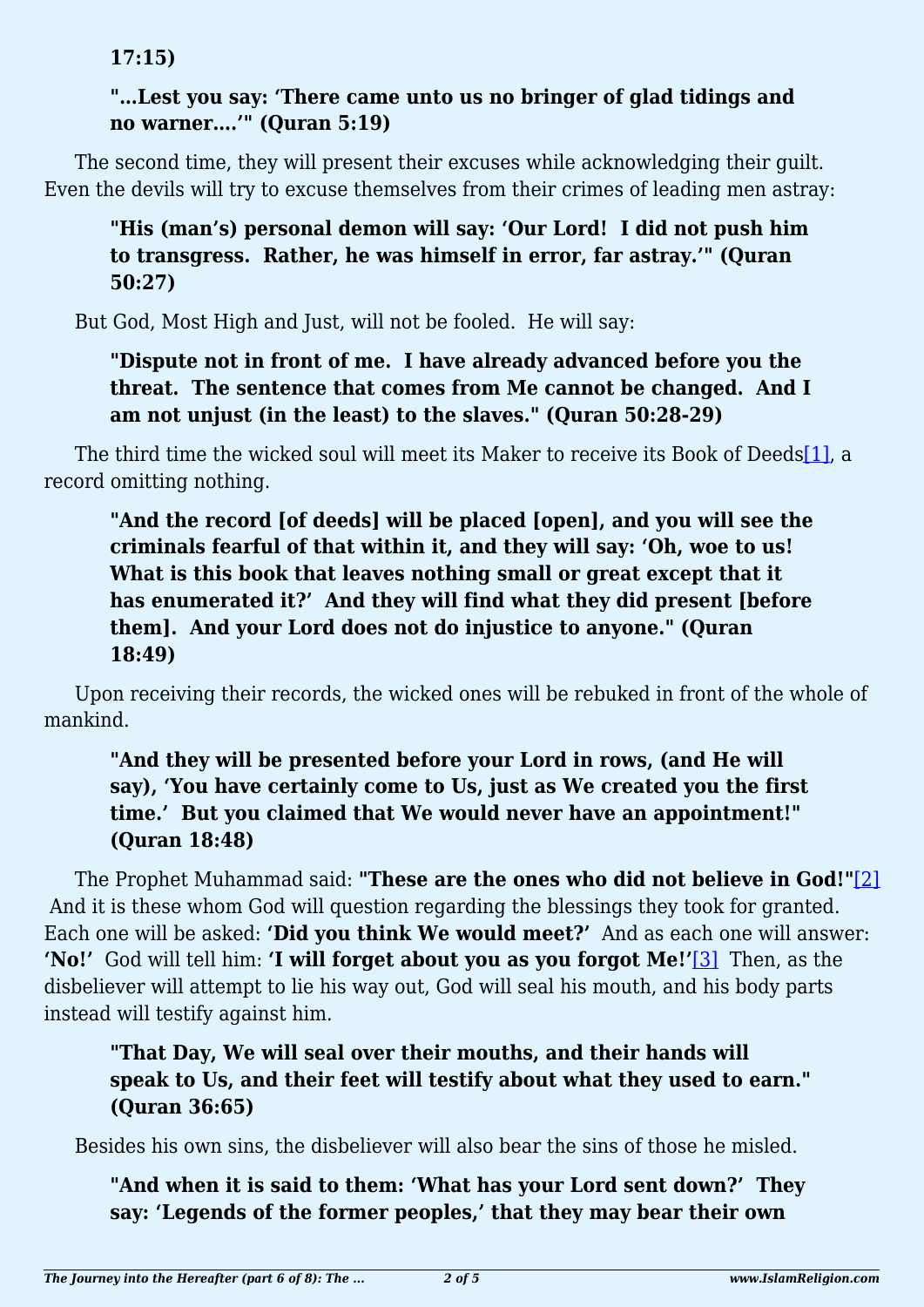#### **burdens (i.e., sins) in full on the Day of Resurrection and some of the burdens of those whom they misguide without knowledge. Unquestionably, evil is that which they bear." (Quran 16:24-25)**

The psychological pain of deprivation, loneliness and abandonment will all to the physical torture.

## **"…and God will not speak to them or look at them on the Day of Resurrection, nor will He purify them; and they will have a painful punishment." (Quran 3:77)**

<span id="page-2-0"></span>While the Prophet Muhammad will intercede on behalf of all believers, no intercessor will the disbeliever find; he who worshipped false deities besides the One, True God.[\[4\]](#page-3-3)

## **"…And the wrongdoers will not have any protector or helper." (Quran 42:8)**

Their saints and spiritual advisors will dissociate themselves, and the disbeliever would wish he could come back to this life and do the same to those who now disown them:

**"(And they should consider that) when those who have been followed disassociate themselves from those who followed (them), and they [all] see the punishment, and cut off from them are the ties [of relationship]. Those who followed will say, 'If only we had another turn [at worldly life] so we could disassociate ourselves from them as they have disassociated themselves from us.' Thus will God show them their deeds as regrets upon them. And they are never to emerge from the Fire." (Quran 2:167)**

<span id="page-2-2"></span><span id="page-2-1"></span>The sorrow of the sin-ridden soul will be so intense that he will actually pray: **'O God, have mercy on me and put me in the Fire.'**[\[5\]](#page-3-4) He will be asked: **'Do you wish you had a whole earth-full of gold so you could pay it to set yourself free?'** To which he will answer: 'Yes.' Whereupon he will be told: **'You were asked for something much easier than that - worship God alone.'**[\[6\]](#page-3-5)

**"And they were not commanded except that they should worship Allah (alone), being sincere to the upright religion (of Islam)…." (Quran 98:5)**

**"But the disbelievers " their deeds are like a mirage in a lowland which a thirsty one thinks is water until, when he comes to it, he finds it is nothing, but he finds God before Him, Who will pay him in full his due; and God is swift in account." (Quran 24:39)**

## **"And We shall turn to what deeds they have done, and We shall make them as dust dispersed." (Quran 25:23)**

The disbelieving soul will then be handed in his left hand and from behind his back, his written record which was kept by angels who noted his every deed in his earthly life.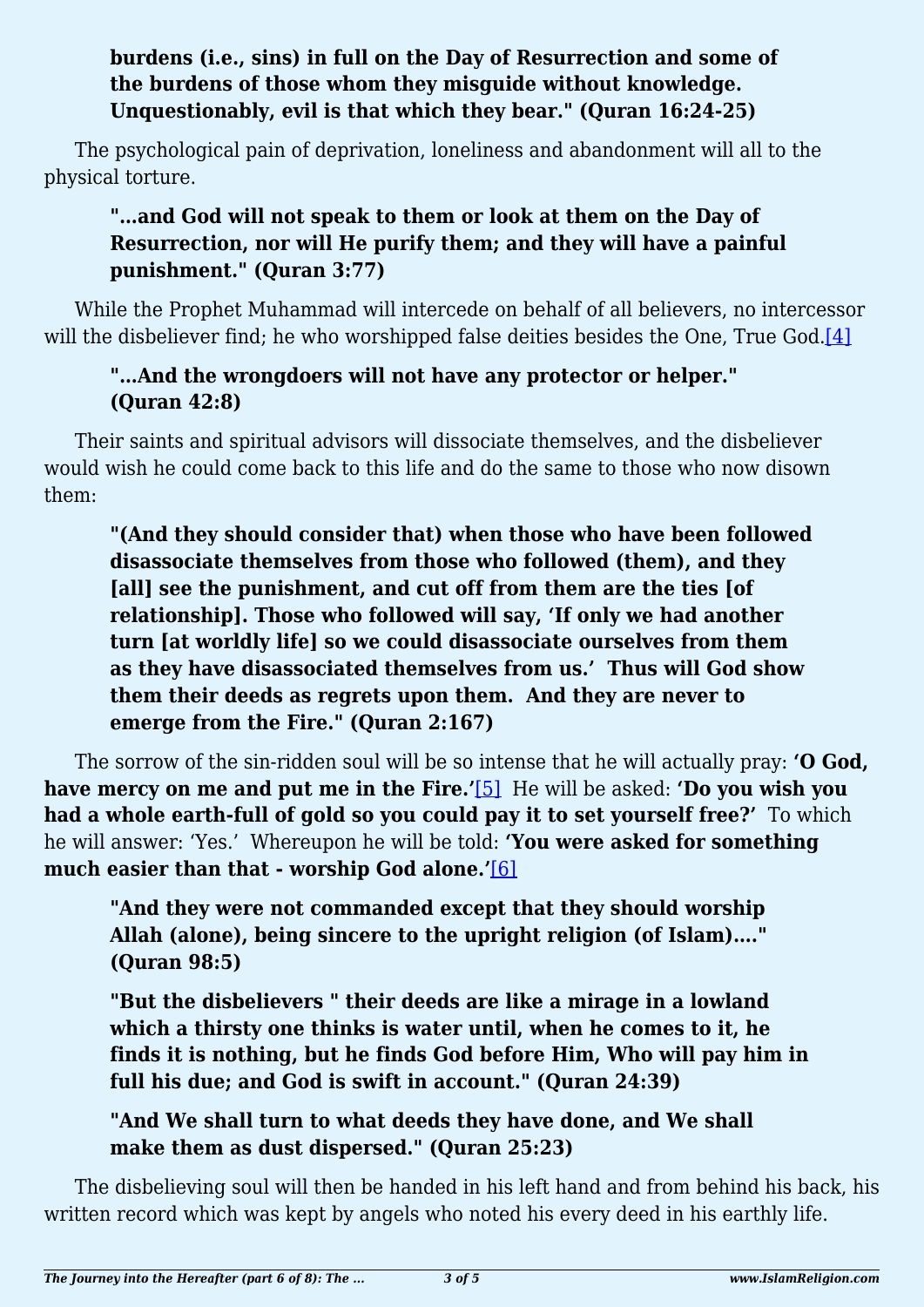**"But as for he who is given his record in his left hand, he will say: 'Oh, I wish I had not been given my record, and had not known what is my account.'" (Quran 69:25-26)**

**"But as for he who is given his record behind his back, he will cry out for his destruction." (Quran 84:10-11)**

Finally, he will be made to enter Hell:

**"And those who disbelieved will be driven to Hell in groups until, when they reach it, its gates are opened and its keepers will say: 'Did there not come to you messengers from yourselves, reciting to you the verses of your Lord and warning you of the meeting of this Day of yours?' They will say: 'Yes, but the word (i.e., decree) of punishment has come into effect upon the disbelievers.'" (Quran 39:71)**

<span id="page-3-9"></span><span id="page-3-8"></span>The first to enter Hell will be the pagans, followed by those Jews and Christians who corrupted the true religion of their prophets.[\[7\]](#page-3-6) Some will be driven to Hell, others will fall in it, snatched by hooks.<sup>[8]</sup> At that point, the disbeliever will wish that he had could have been turned into dust, rather than reap the bitter fruits of his evil works.

**"Indeed, We have warned you of a near punishment on the Day when a man will observe what his hands have put forth and the disbeliever will say: 'Oh, I wish that I were dust!'" (Quran 78:40)**

<span id="page-3-0"></span>Endnotes:

[\[1\]](#page-1-0) *Ibn Majah*, *Musnad*, and *Al-Tirmidhi*.

<span id="page-3-1"></span>[\[2\]](#page-1-1) *Saheeh Muslim*.

<span id="page-3-2"></span>[\[3\]](#page-1-2) *Saheeh Muslim*.

<span id="page-3-3"></span>[\[4\]](#page-2-0) *Saheeh Al-Bukhari.*

<span id="page-3-4"></span>[\[5\]](#page-2-1) *Tabarani*.

<span id="page-3-5"></span>[\[6\]](#page-2-2) *Saheeh Al-Bukhari*.

<span id="page-3-7"></span><span id="page-3-6"></span>[\[7\]](#page-3-8) *Saheeh Al-Bukhari*.